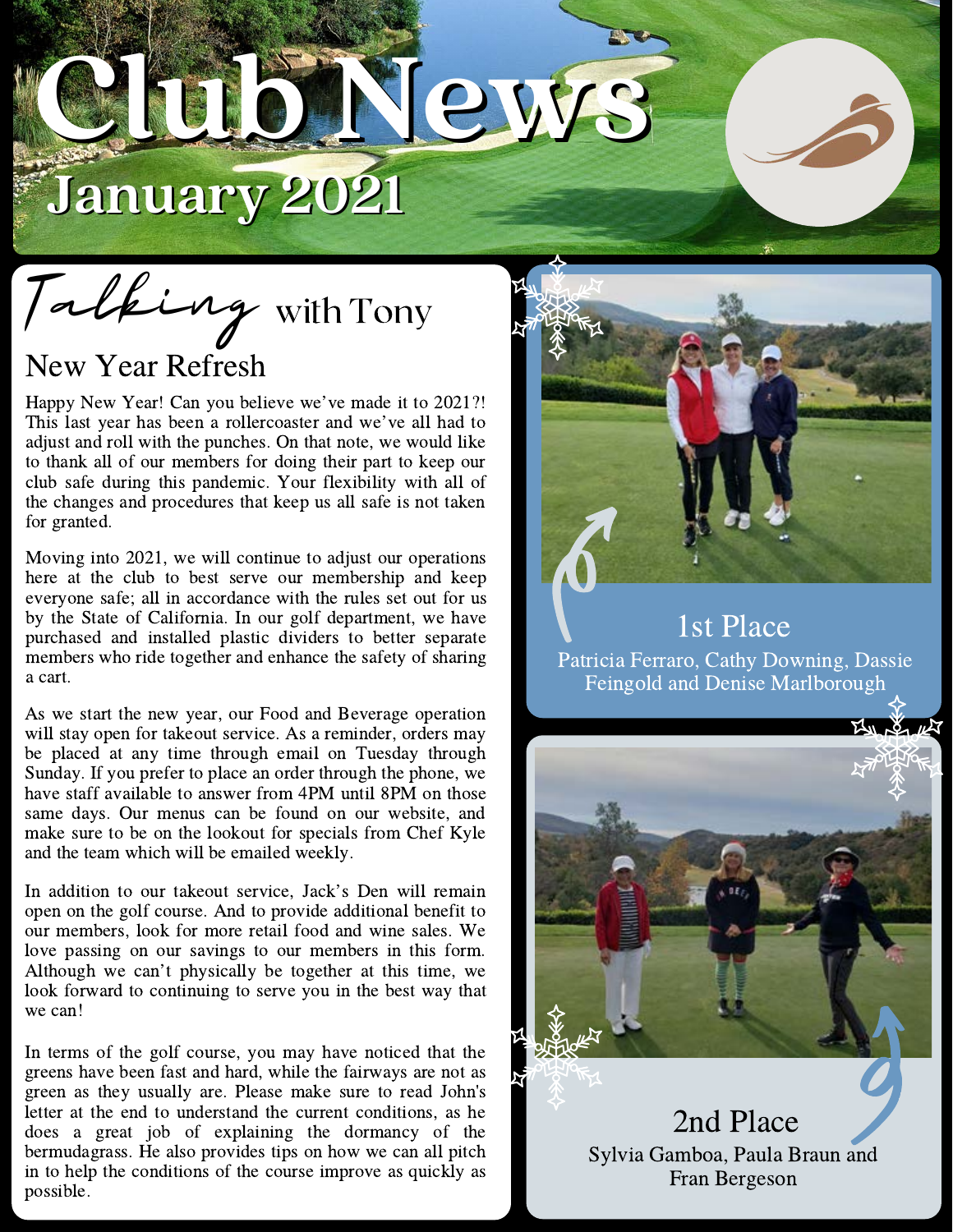Ringing in the New Year

Veurs

2021 has arrived! Looking back on the past year, it's wild to think how much has changed in our world. We've rolled with the ups and downs, and are looking forward to getting back to normal as soon as possible. For the month of January, we plan to continue our takeout options for as long as the state mandates that we do so. Be on the lookout for specials that will be sent through email, and keep an eye on the calendar to stay updated on our hours and offerings!

Additionally, Chef Kyle and the team are currently working on a new winter themed 2 for \$39 menu that we hope to debut towards the end of January. You can expect to see changes to our Grille Menu this year as well.

As always, please let us know if there is anything you would like to see in terms of Food & Beverage, your suggestions are always welcome! We look forward to seeing you at the club.



Golf Cagt UPDATE



Plastic Dividers have been added to the carts.

Follow Us!

Our social Media platforms are a great way to hear about everything happening around the club and stay up to date with the latest news.

**@dovecanyongc**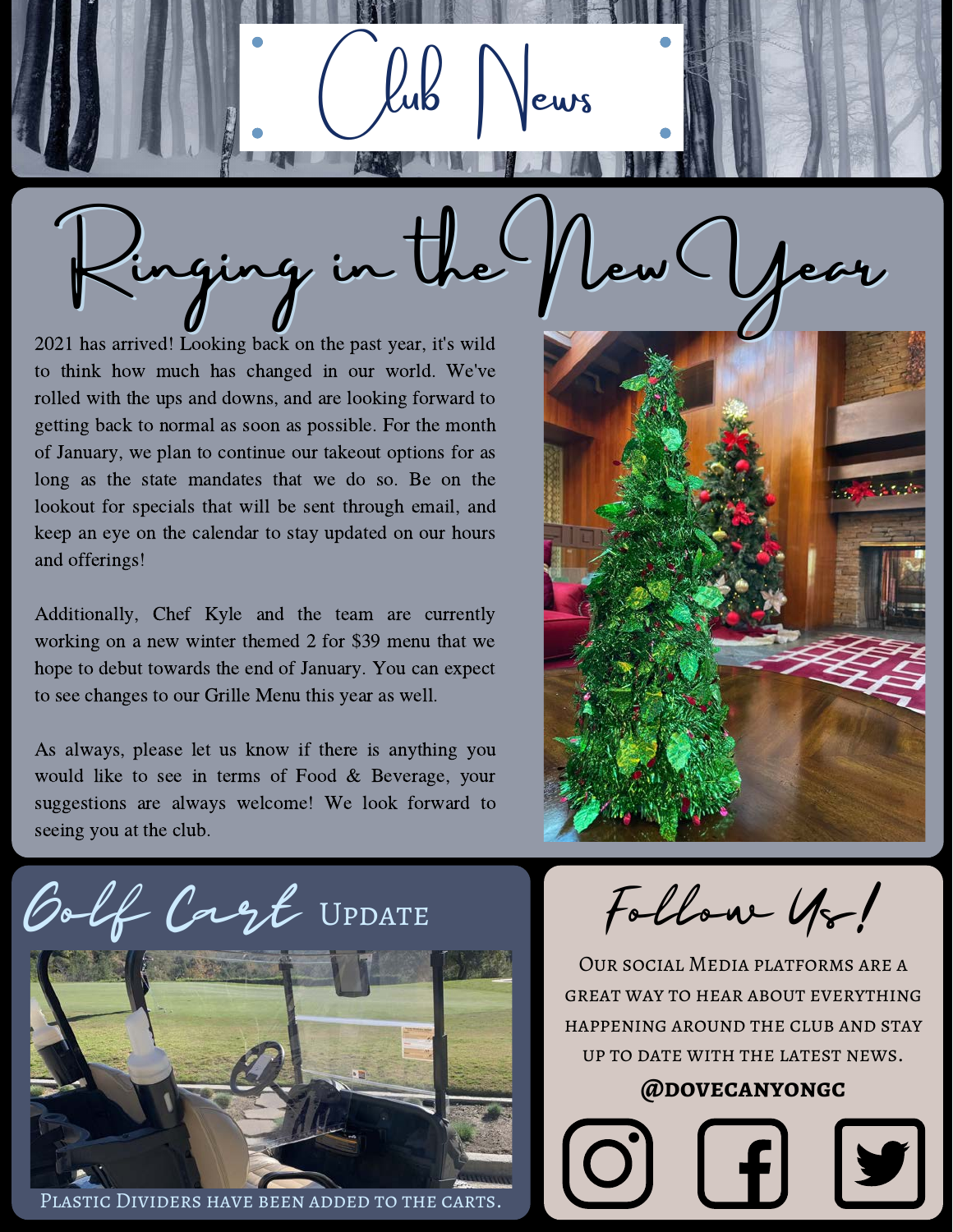## **December Recap**

## **Women's Holiday Scramble**

During this past month at Dove Canyon golf Club, we held our annual Women's Holiday Scramble. Ladies grouped up into teams of four to compete in a scramble format to shoot the lowest score. Coming in 1st place, Dove Canyon would like to congratulate Patricia FERRARO, CATHY DOWNING, Dassie Feingold, and Denise Marlborough. With an incredible 68 (-3). Not too far behind in 2nd place is Sylvia Gamboa, Paula Braun, Fran Bergeson. With an astonishing 69 (-2). Coming in 3rd place with a solid 70 (-1) is Ai Cheung, Chloe Lee, Helga Gruner, and Kathy Bao. Closest to the pin awards were also given out. Winners for the CTP are Pam RENDE. FRAN BERGESON. Michelle Martin, Julie Morgan, Denise Marlborough.

Thank you to all the ladies who came out and supported THE LAST EVENT OF THE YEAR. A special thanks to Fran Bergeson, who served as the DCWGA President for 2020.

Upcoming Events

eurs

## **WOMEN'S ECLECTIC JANUARY 7TH & 14TH**

THIS IS A TWO-DAY EVENT, JANUARY 7TH  $&$  14TH. FIRST DAY WILL BE individual stroke play and Second day will be Eclectic (Can only improve hole scores from the first day). Register on foretees or call the Golf Shop at 949-858-2800.

## **Taylormade Demo Day January 30th**

Taylormade will be at the driving range on January 30th from 10AM until 3PM. Contact the Golf Shop at 949-858-2888 to schedule a fitting.

## **Cobra Demo Day February 6th**

Cobra will be at the driving range on February 6th from 10AM until 2PM. Contact the Golf Shop at 949-858-2888 to schedule a fitting.

### **MONSTER DAY FEBRUARY 27TH**

This event will take place on February 27th and is open to both Men and Women. Registration and additional details will be available on Foretees.

**Fran Bergeson IGHT Wendy Lewis & Julie Morgan Suzanne Mardock, Chris Castellano, Evelyn Grass & Pam Rende**